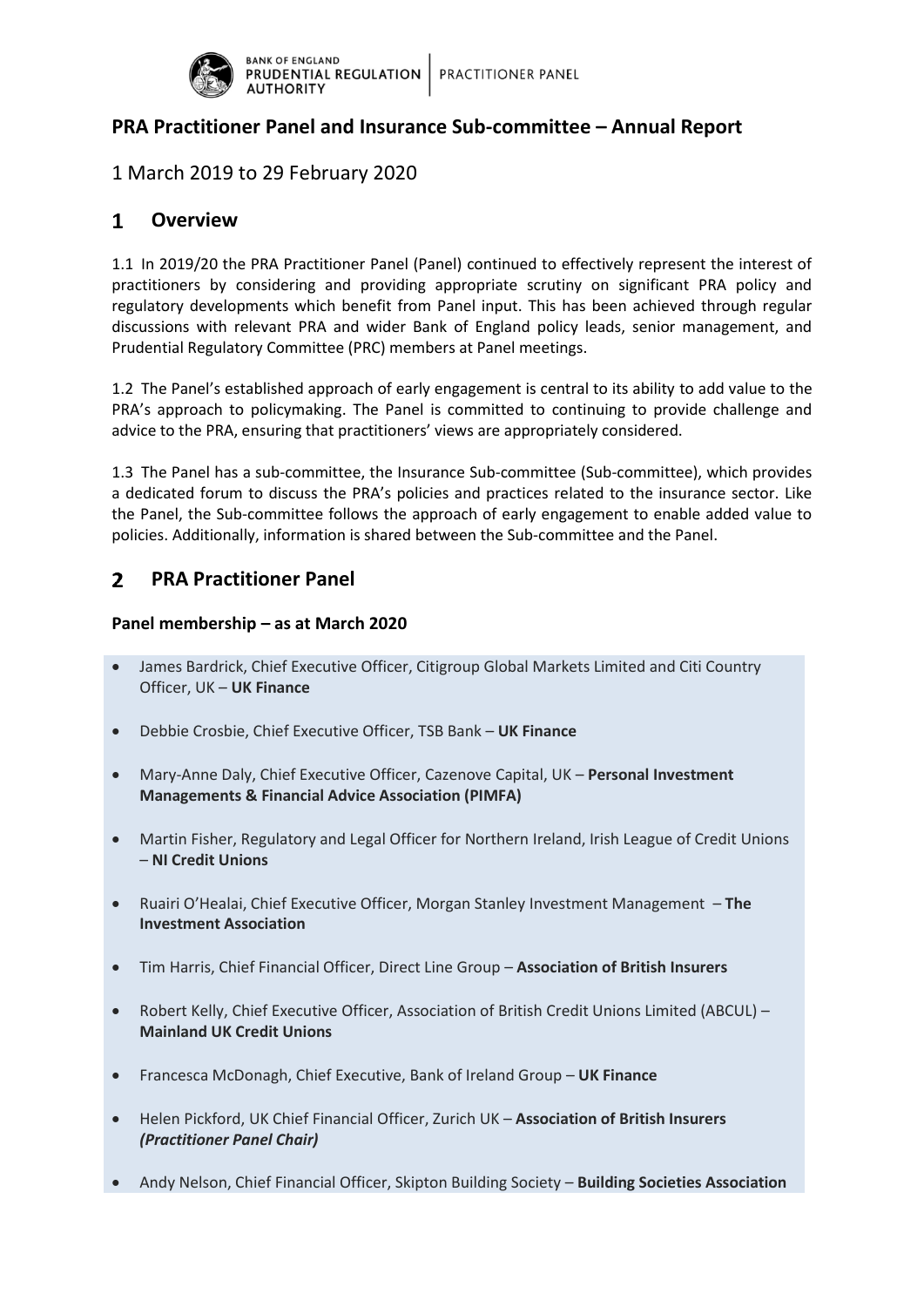- Mark Rhys, Banking Partner, Deloitte **The Institute of Chartered Accountants in England and Wales (ICAEW)/ The Institute of Chartered Accountants of Scotland (ICAS)**
- William Smith, Managing Director, Head of International, BMO Capital Markets **Association of Foreign Banks**
- Victoria Stubbs, Chief Risk Officer, The Cambridge Building Society **Building Societies Association** *(Practitioner Panel Deputy Chair)*
- Aki Hussain, Chief Financial Officer, Hiscox **Association of British Insurers**

2.1 As outlined in the Panel's Terms of Reference,<sup>1</sup> members serve for a three year term with the opportunity of extending this for an additional term. Mark Rhys began his second term on the Panel in May 2019 (which will end in May 2022), and Robert Kelly began his second term on the Panel in November 2019 (which will end in November 2022).

2.2 During 2019, the final terms of Nathan Bostock, Martin Gilbert (Chair from 2013-2019) and Ashraf Piranie (Deputy Chair from 2017-2019) came to an end. Additionally, Richard Ward stepped down from the Panel. This meant that UK Finance, the Investment Association (IA), the Building Society Association (BSA) and the Association of British Insurers (ABI) nominated new members to join the Panel. Debbie Crosbie replaced Nathan Bostock in representing UK Finance, attending her first Panel meeting in November 2019. Andy Nelson replaced Ashraf Piranie in representing the BSA and attended his first meeting in January 2020. Ruairi O'Healai and Aki Hussain were appointed to replace Martin Gilbert and Richard Ward, respectively, with their membership effective from March 2020.

2.3 As Martin Gilbert and Ashraf Piranie's final terms came to an end on Friday 29 November 2019, the process to nominate a new Panel Chair and Deputy Chair was completed.2 Helen Pickford, with HM Treasury approval, was appointed as Panel Chair, and Victoria Stubbs was appointed as Deputy Chair.

### **Panel engagement with the PRA**

2.4 The Panel met six times during the reporting period. As in prior years, Panel members were provided with briefings from, and had discussions with, relevant PRA policy leads. Meetings were attended by Executive Directors from the PRA and policy area of the Bank of England, as well as the PRA Chief Executive Officer (CEO) on some occasions. Key outcomes and insights from these meetings continue to be fed back to relevant decision makers and policy leads within the PRA and the Bank of England, contributing to the policy making process.

2.5 The PRA CEO continues to hold bilateral meetings to discuss the Panel's views and other relevant issues with the new Panel Chair.

 $\mathbf{1}$ 1 https://www.bankofengland.co.uk/-/media/boe/files/about/prc/practitioner-panel-terms-of-

reference.pdf?la=en&hash=40505D4A570C1ABD8ADBD8FC1B7A4FB0F1F2A704.

<sup>2</sup> For details on the process to appoint a new Chair and Deputy Chair, please refer to the Terms of Reference at: https://www.bankofengland.co.uk/-/media/boe/files/about/prc/practitioner-panel-terms-ofreference.pdf?la=en&hash=40505D4A570C1ABD8ADBD8FC1B7A4FB0F1F2A704.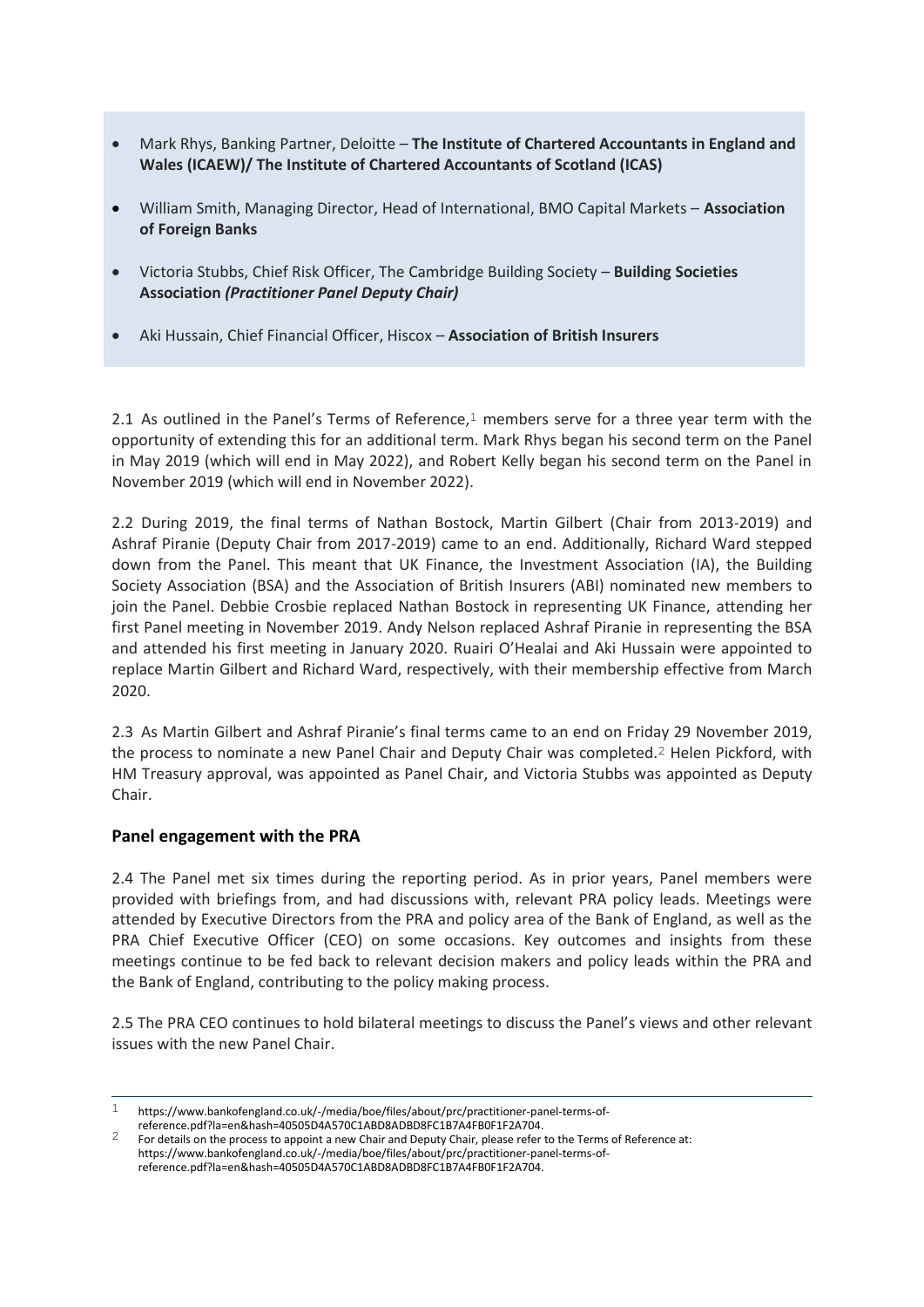# **Items considered by the Panel and impact on the PRA**

2.6 The following items are examples of where the Panel's views were sought and where significant added value to the policy process over the reporting period was provided.

| <b>Issue</b>                     | <b>Description</b>                                                   |
|----------------------------------|----------------------------------------------------------------------|
| European Union (EU)              | The Panel continued to receive regular updates on the Bank of        |
| Withdrawal preparations          | England's EU Withdrawal preparations, on which it gave feedback      |
|                                  | on approach and work ahead of the UK's exit from the EU and in       |
|                                  | to the transition period.                                            |
| <b>Operational Resilience</b>    | The Panel held a discussion on Operational Resilience, in particular |
|                                  | around governance, scope of application and proportionality,         |
|                                  | identifying important business services, challenges around setting   |
|                                  | impact tolerances, mapping, and testing.                             |
| <b>Transition to Alternative</b> | The Panel received an update on the work being completed             |
| <b>Risk-Free Rates</b>           | around firms transitioning from the London Interbank Offered         |
|                                  | Rate (LIBOR) to alternative risk-free rates (RFRs). The Panel gave   |
|                                  | their views around what they considered to be the key barriers to    |
|                                  | firms transitioning to RFRs, what needed to be done to deliver       |
|                                  | further progress in their adoption, and the level of awareness       |
|                                  | amongst end users.                                                   |
| <b>Evaluation of the Senior</b>  | The Panel held a discussion regarding work on the evaluation of      |
| Manager & Certification          | the SM&CR, on which it gave feedback on the relevant indicators      |
| Regime (SM&CR)                   | to test the effectiveness of the SM&CR. The Panel also gave          |
|                                  | feedback of their experience of SM&CR in general, discussing         |
|                                  | unintended consequences, proportionality and coverage.               |
| <b>Financial Risks from</b>      | The Panel received an update on the PRA's work on the financial      |
| Climate Change                   | risks from climate change, including supervisory expectations on     |
|                                  | firms and climate scenario analysis. The Panel shared their          |
|                                  | observations on the PRA's strategy to address climate-related risk,  |
|                                  | and their suggestions around guidance for a climate stress test.     |

## **Panel Forward Agenda**

2.7 The Practitioner Panel is scheduled to meet five times in the 2020/21 reporting period.<sup>3</sup> The Forward Agenda will continue to be shaped by Panel members, and the PRA Executive and Senior Management Team. The focus of the agenda will continue to include items that are at an early stage of policy development. However, some topics discussed during the course of the period are expected to return to the agenda as they continue to develop. The agenda will also include any emerging and urgent issues that would benefit from a Panel discussion, as determined by the Panel or at the request of the PRA.

 $\mathcal{L}$ 3 The March 2020 meeting was cancelled due to contingency arrangements introduced as a result of Covid-19. Papers were circulated for comment.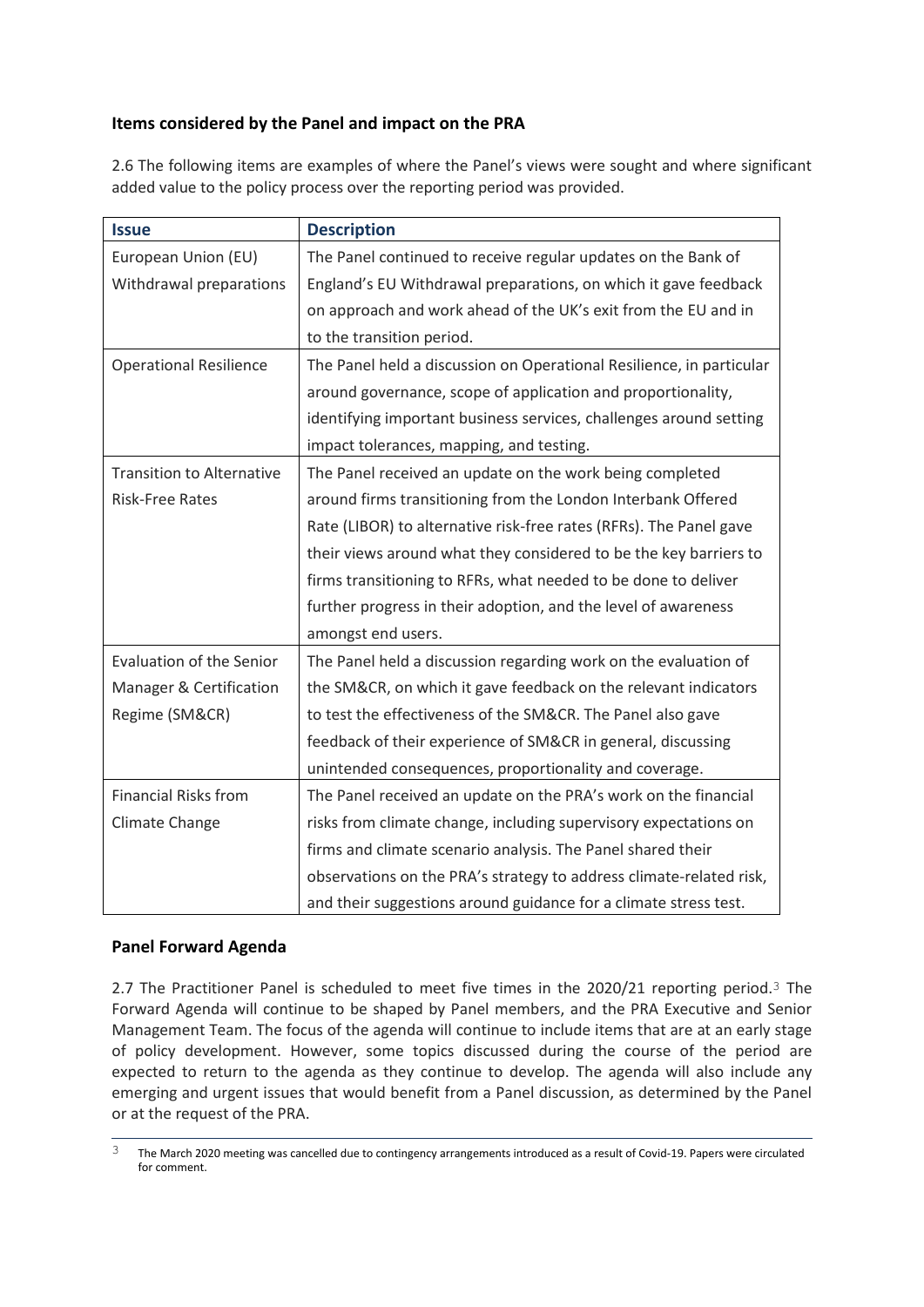#### $\overline{\mathbf{3}}$ **Practitioner Panel Insurance Sub-committee**

## **Sub-committee membership – as at March 2020**

- Andrew Chamberlain, Chair of the Actuarial Standards Committee of the International Actuarial Association – **Institute and Faculty of Actuaries**
- Paul Corver, Chairman, Insurance & Reinsurance Legacy Association (IRLA) **IRLA**
- Angela Darlington, Interim Chief Executive Officer, UK Insurance, Aviva **Association of British Insurers**
- Tim Harris, Chief Financial Officer, Direct Line Group **Association of British Insurers** *(Subcommittee Chair)*
- Tracey Hunt, Deputy Chief Executive Officer, UK and Regional Manager for Energy, Allianz Global Corporate & Specialty – **International Underwriting Association**
- Aki Hussain, Chief Financial Officer, Hiscox **Association of British Insurers**
- Helen Pickford, UK Chief Financial Officer, Zurich UK **Association of British Insurers**
- Penny Shaw, Chief Risk Officer, Chaucer **Lloyd's Market Association**
- Stuart Tragheim, Chief Executive Officer, Holloway Friendly **Association of Financial Mutuals**

3.1 Richard Ward stepped down as one of the ABI representatives of the Sub-committee. The ABI nominated Aki Hussain to join the Sub-committee, replacing Richard Ward, with effect from March 2020. Hilary Weaver (Lloyd's) stepped down from the Sub-committee in March 2019. Lloyd's nominated David Sansom (Chief Risk officer, Lloyd's) to replace Hilary Weaver on the Subcommittee.4

### **Sub-committee engagement with the PRA**

3.2 The Sub-committee met two times within the reporting period.5 Similarly to the Panel, members were provided with briefings from, and had discussions with, relevant policy leads, and meetings were attended by Executive Directors and Directors from the PRA, as well as the PRA CEO for the first meeting.

### **Items considered by the Sub-committee and impact on the PRA**

3.3 The following items are examples of where the Sub-committee's views were sought and where significant added value to the policy process over the reporting period was provided. The Sub-

 $\overline{a}$ 

 $\frac{4}{5}$  David Sansom was appointed as a member in May 2020.

<sup>5</sup> The November 2019 meeting was cancelled due to a number of Sub-committee members being unavailable.